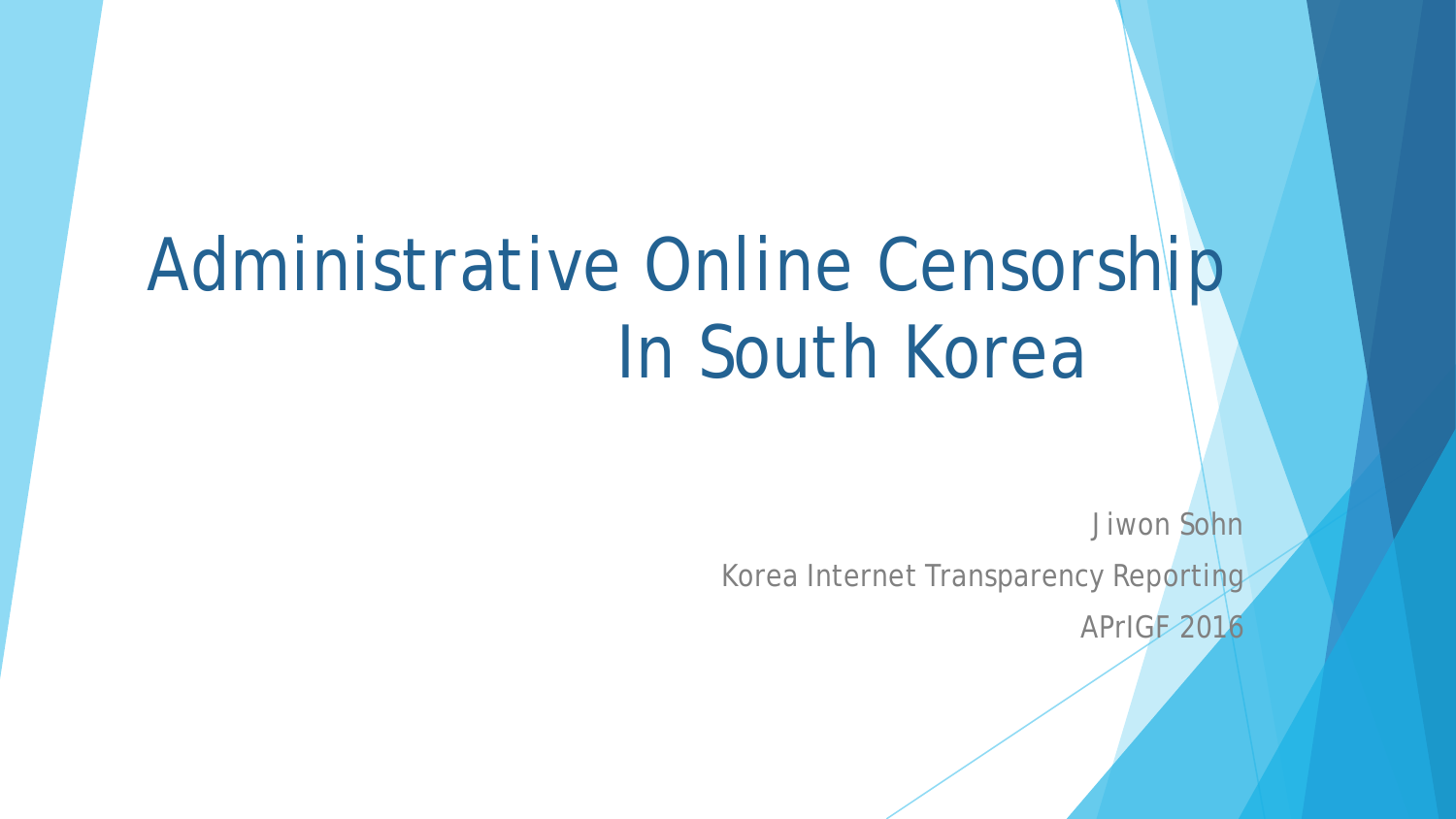Korean Online Censorship System - KCSC's "Correction Request"

▶ 9 members, appointed by President

▶ 6 are nominated by the ruling party, 3 by the opposition

The compliance rate of almost 100%

Reviews approx. 1,500 cases per meeting

Approx. 150,000 takedown decisions in 2015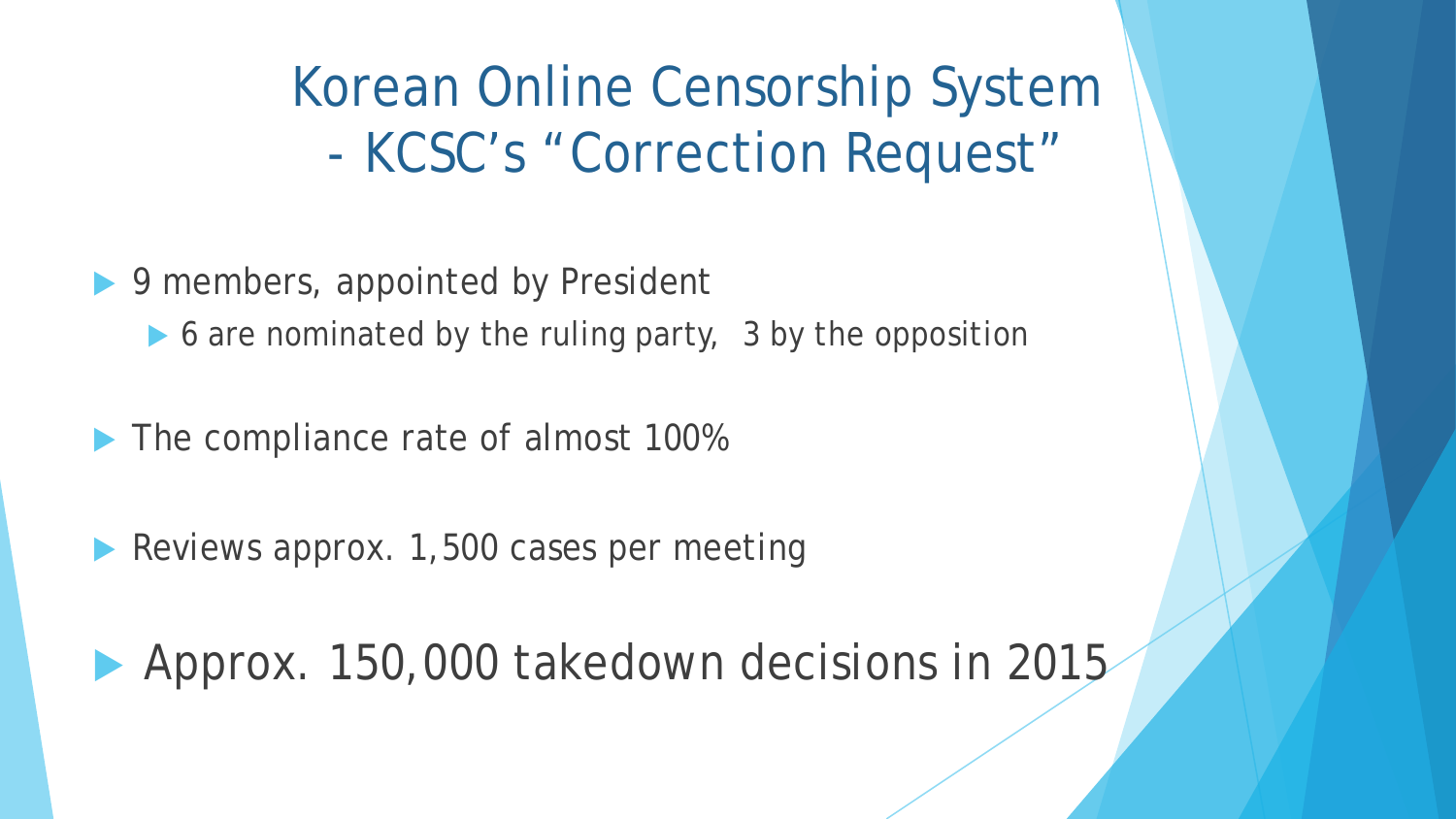#### Standard of Takedown Decision - "Nurturing Sound Communications Ethics"

Not only the 'illegal' contents, but also allegedly 'harmful' contents

- "Using excessive swearing or vulgar language"
- "Violent, cruel, or disgusting content"
- "Incitement of social unrest"
- "Impeding social integration by slandering or ridiculing particular class"
- "Distorting the history against the constitution"
- "Harming the international peace and order or friendly relationship between countries"
- "Glamorizing criminals or crimes"
- "Promoting or justifying superstition or other unscientific way of life"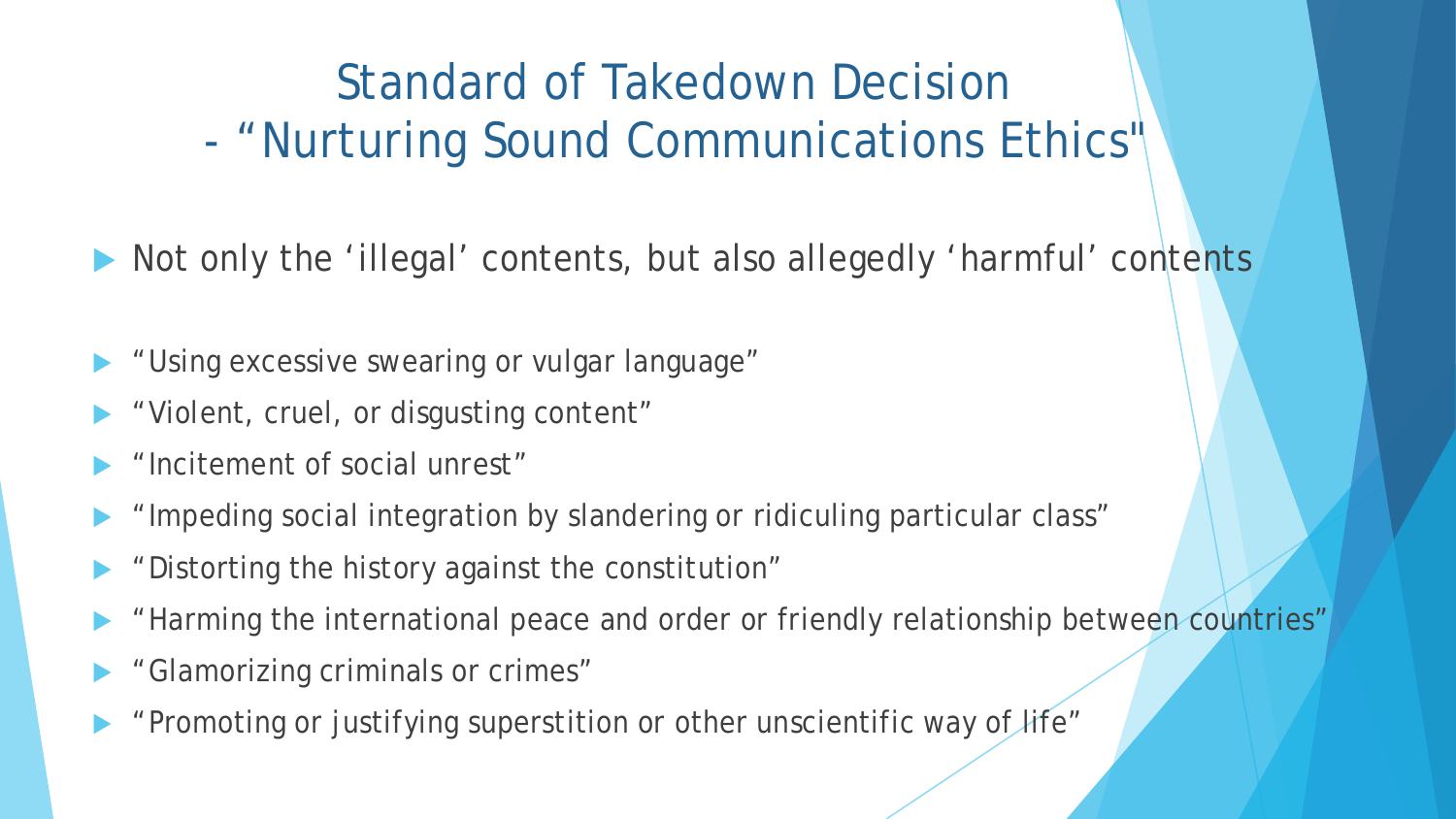### Risk of Abuse by the Government

- Blocking the twitter account
	- which sounds like an epithet against the then president Lee,
	- **For the reason of "using excessive swearing"**
- Deletion of posting that blames the government's incompetence
	- ▶ Contained some swearing to the president and high ranking officials
- "Incitement of social unrest"
	- **Posts claiming NIS was involved in and responsible for the national tragedy**
	- Posts claiming that South Korean government has fabricated incidents of North Korean aggression
	- ▶ Posts claiming that the MERS (Middle East Respiratory Syndrome) was staged by the NIS or the Blue House to turn the media attention away from controversies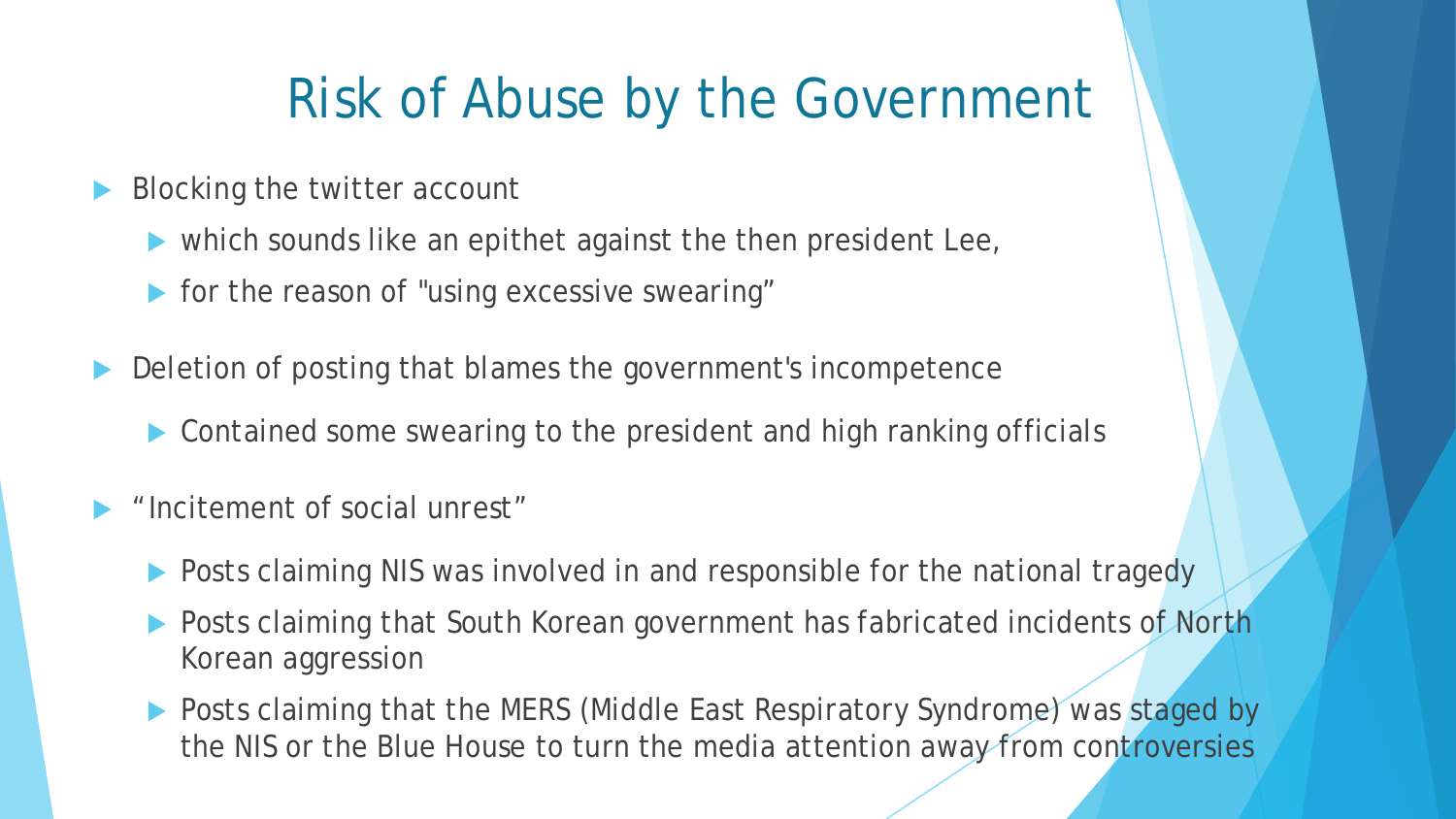Article 7 of the National Security Act - 'Praising and Inciting North Korea'

- **'Praising and Inciting North Korea' ?** 
	- Blocking the websites which deliver or quote North Korean statements or reporting of North Korean news service.
- Blocking Access to 'Northkoreatech.org'
	- Media blog covering the North Korean ICT issues
	- ▶ Cited by various media including Wall Street Journal, Reuter, BBC, South Korean press.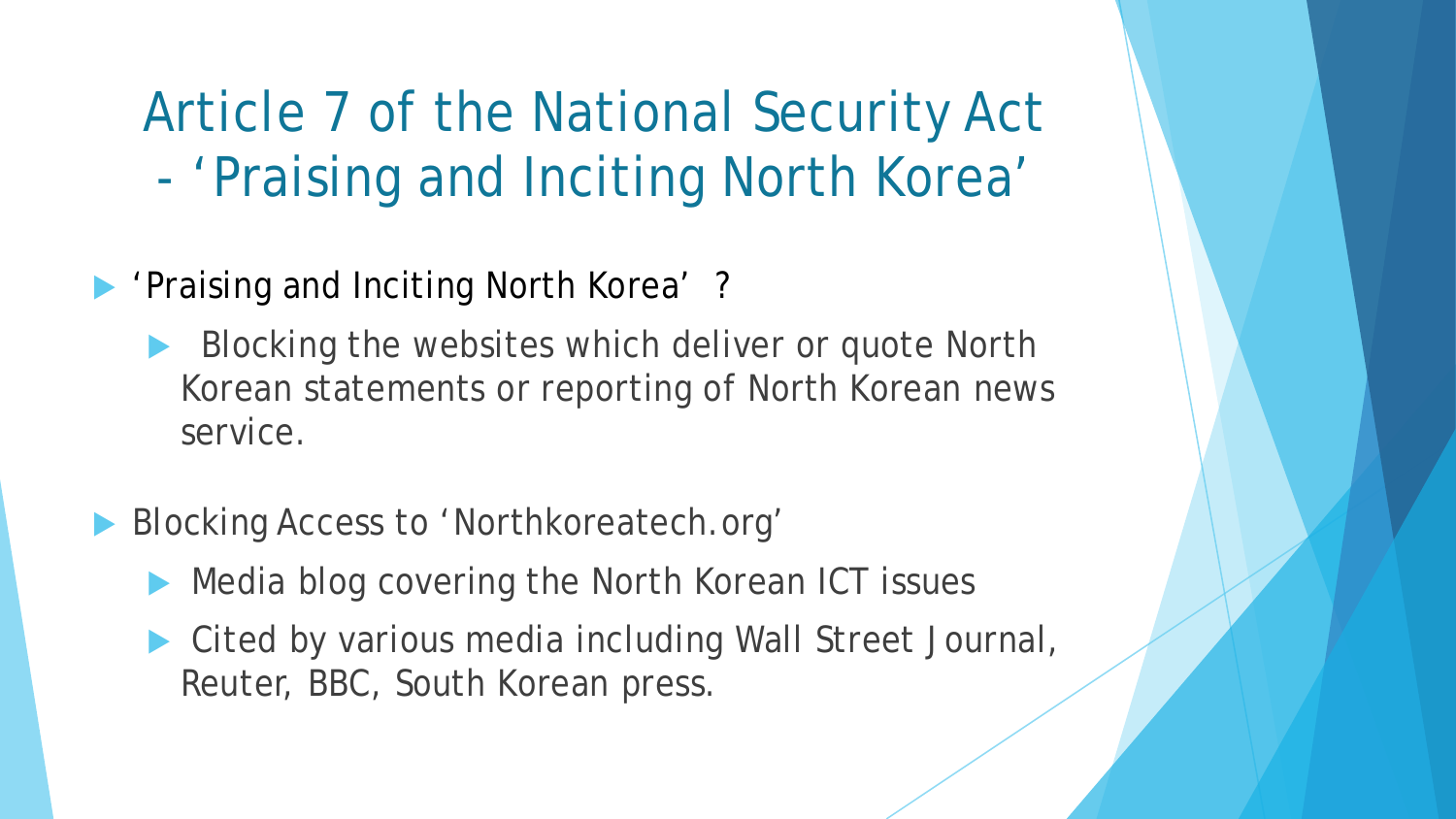#### Legal Challenges Against the Online Censorship

Filing the lawsuit against the KCSC's inappropriate website blocking

- **File sharing site '4shared.com'**
- Recent Korean court's ruling that the decision is unlawful
	- It's disproportionate to block the entire website because some illegal contents were distributed therein.
- ▶ FOIA request to the National Election Commission's Online Censorship
	- Discovered that over 17,000 online posts were deleted

in April National Assembly Election only

 Disclosing the original order documents and whole content of posts subject to deletion order